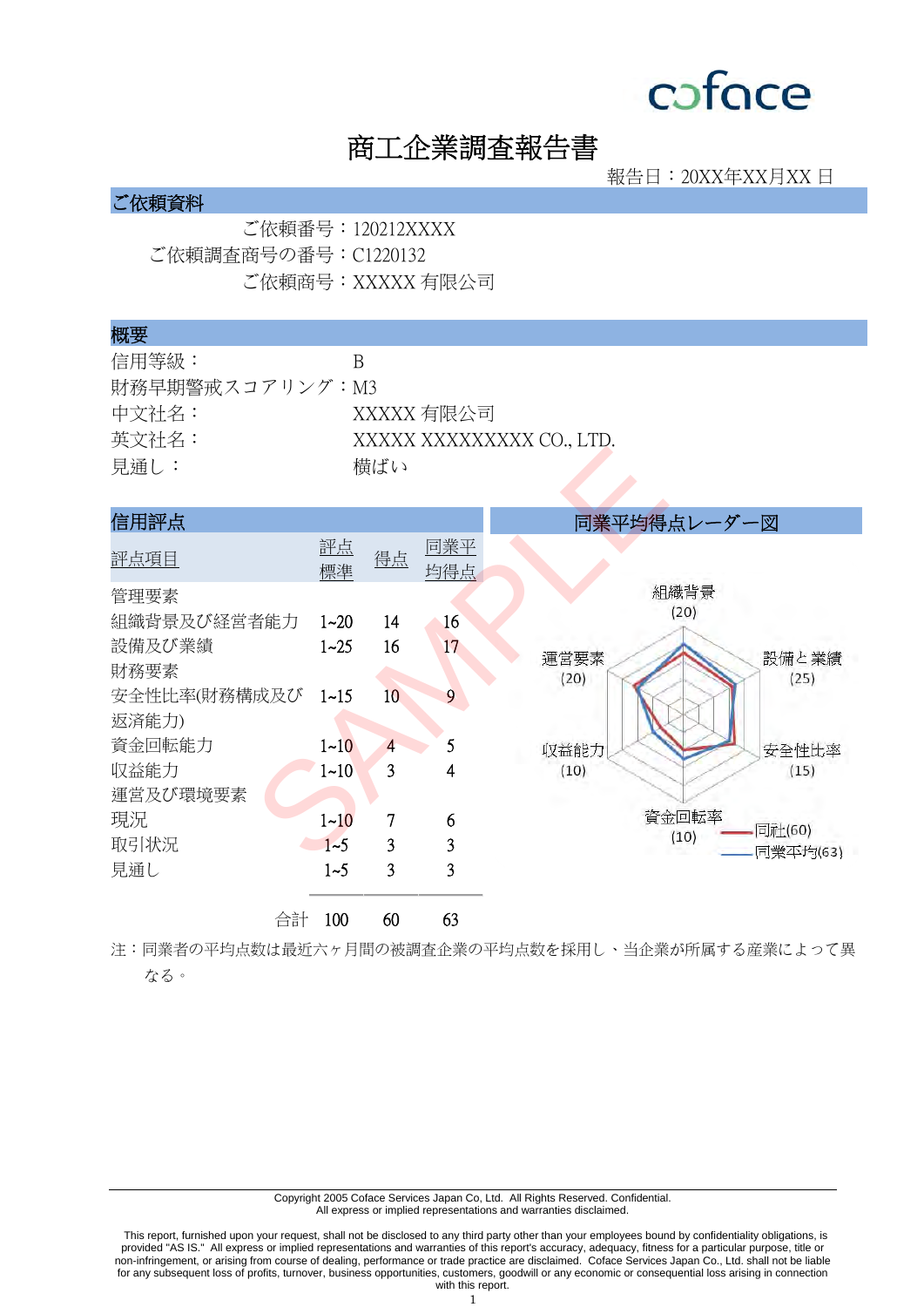# cofoce

| マイナス情報総覧         | 筆数 | 同業得点分布図                                   |
|------------------|----|-------------------------------------------|
| 動産抵当筆数           |    |                                           |
| 同社が手形取引停止の処分を受けた |    |                                           |
| 記録               |    | <b>─────同社60</b><br>最小値. ▲ 最大値.           |
| 入札拒否件数           |    | 58                                        |
| 訴訟件数             |    | 点<br>70 80 90 100<br>10<br>40 50 60<br>30 |

直近三年間の信用評点推移







注、CCIS 財務危機予測採点システムは、同社の過去 3 年間の財務パフォーマンスによって採点したものであ る。また、同社の現在の各項目データによって、これから 3 ヵ月の財務状況を予測する。そのほか、中 華徵信所『財務総分析』同業平均得点を入れ、3 年間の変化を比較する。 金融保険業、証券先物業、投資業、不動産業、リースと分割払い業、機関団体及びオフショア企業は、

特殊な性質のため、CCIS 財務早期警戒スコアリングシステム図表を作製しない。

### 基本資料

中文社名: XXXXX 有限公司

Copyright 2005 Coface Services Japan Co, Ltd. All Rights Reserved. Confidential. All express or implied representations and warranties disclaimed.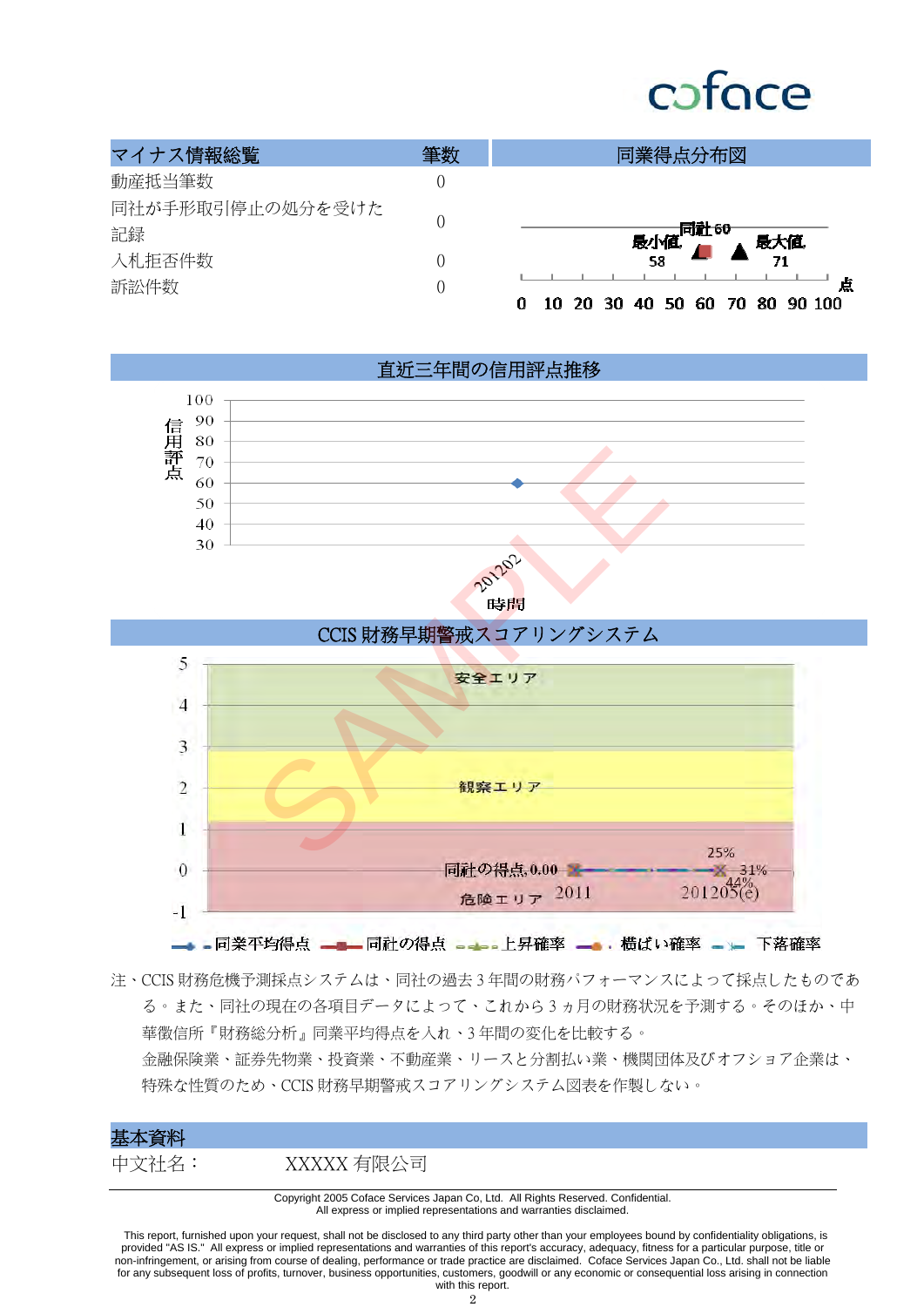

| 英文社名:             | XXXXX XXXXXXXXX CO., LTD.                      |
|-------------------|------------------------------------------------|
| 登記面住所:            | 台中市 XXXXXXXXXXXXXX 号                           |
| 英文登記面住所:          | No. XXX, XXX Rd., XXXXXXXXXXXX, Taiwan, R.O.C. |
| 連絡住所:             | 台中市 XXXXXXXXXXXXXX 号                           |
| 英文連絡住所:           | No. XXX, XXX Rd., XXXXXXXXXXXX, Taiwan, R.O.C. |
| URL:              | www.XXXyec.com.tw                              |
| $E\text{-}MAIL$ : | XXXXX@mail.XXXXX.com.tw                        |
| TEL:              | 04-XXXX-XXXX                                   |
| FAX:              | 04-XXXX-XXXX                                   |
| 営利事業統一番号:         | 80XXXXX                                        |
| 登記当局:             | 経済部中部事務室                                       |
| 払込済資本金:           | NT\$ 306,000千                                  |
| 法定代理人:            | XXX                                            |
| 従業員数:             | 約100名                                          |
| 設立期日:             | 20XX年02月XX日                                    |
| 業種:               | 製造業(受動電子部品業)                                   |
| NACE CODE:        | 2611(電子部品の製造)                                  |
| SIC CODE:         | 3675(電子コンデンサー)                                 |
| 企業型態:             | 中型企業                                           |
|                   |                                                |
| 工場または支店           |                                                |
|                   | 実際営業住所と工場 台中市 XXXXXXXXXXXXXX 号                 |
| 工場登記証             | 9XXXXXX                                        |
| <b>TEL</b>        | 04-XXXX-XXXX                                   |
| <b>FAX</b>        | 04-XXXX-XXXX                                   |
|                   |                                                |
| 会社沿革              |                                                |
| 江々は迅きい立く亦亩んし      |                                                |

### 工場または支店

|       | 実際営業住所と工場 台中市 XXXXXXXXXXXXXX 号 |
|-------|--------------------------------|
| 工場登記証 | 9XXXXXX                        |
| TEL.  | $04-XXXX-XXXX$                 |
| FAX   | 04-XXXX-XXXX                   |
|       |                                |

## 会社沿革

社名は設立以来、変更なし。

### 現在の営業項目

エネルギー用スーパーコンデンサの製造販売

| 資本金推移状況(NT\$ 千) |         |         |
|-----------------|---------|---------|
| 時間              | 登記資本金   | 払込済資本金  |
| 20XX年11月        | 306,000 | 306,000 |
| 法人形態            |         |         |
| 法人形態:           | 非同族企業   |         |
| 取締役・監査役         |         |         |

Copyright 2005 Coface Services Japan Co, Ltd. All Rights Reserved. Confidential. All express or implied representations and warranties disclaimed.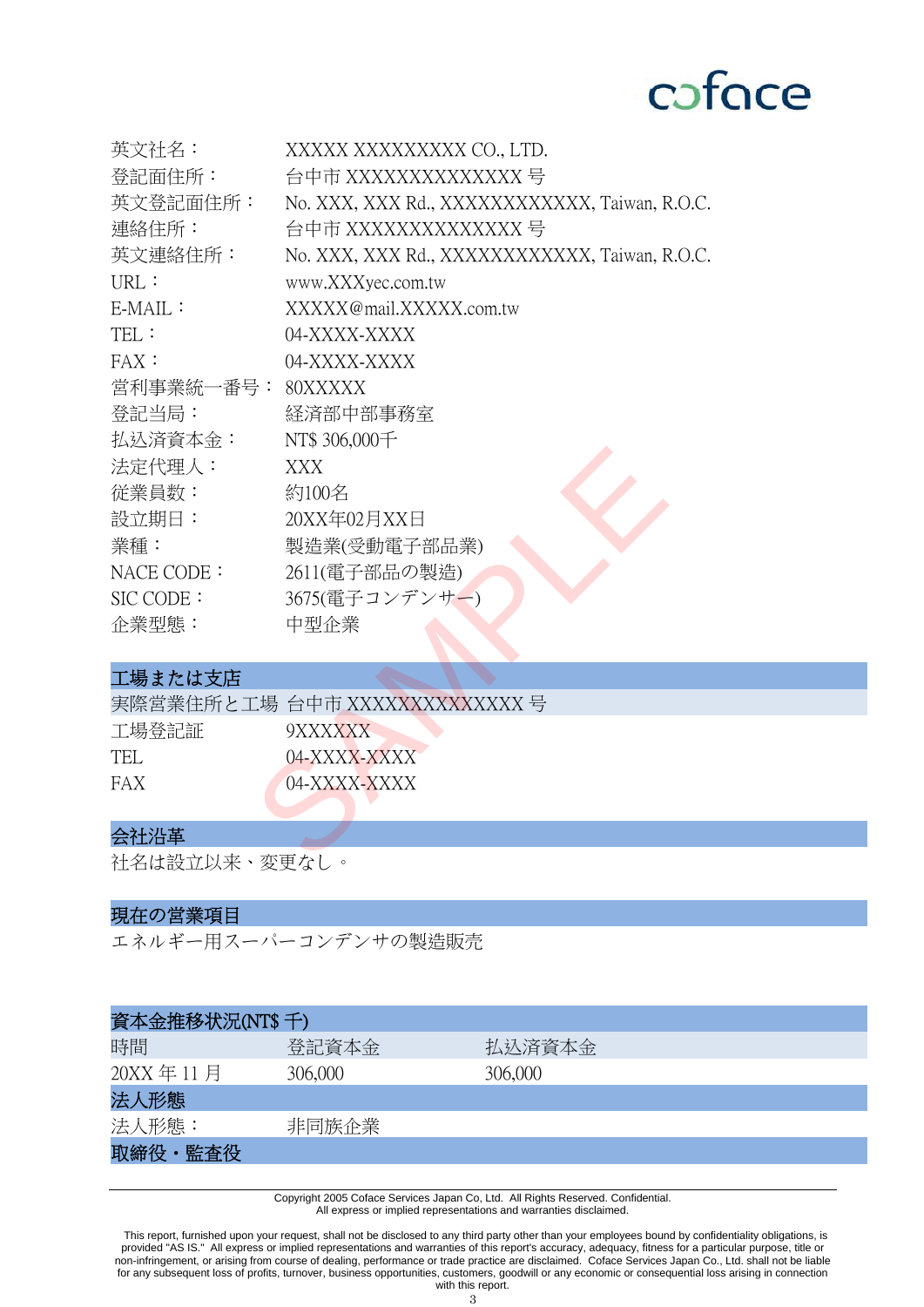| 役職名 | 氏名  | 投資額(NT\$ 千) 持株比率(%) 注記 |      |  |
|-----|-----|------------------------|------|--|
| 会長  | XXX | 1,665                  | 0.54 |  |
| 取締役 | XXX | 4,290                  | 1.40 |  |
| 取締役 | XXX | 8,183                  | 2.67 |  |
| 取締役 | XXX | 5,475                  | 1.79 |  |
| 取締役 | XXX | 6,750                  | 2.21 |  |
| 監査役 | XXX | 7.193                  | 2.35 |  |

| 主要経営者:(会長及び社長など) |                                            |
|------------------|--------------------------------------------|
| 創設者              | XXX                                        |
| 会長               | XXX                                        |
| 性別:              | 男                                          |
| 生年月日:            | 19XX年                                      |
| 出身地:             | 台湾省台中市                                     |
| 学歴:              | 高校卒業                                       |
| 従業経験:            | 40 数年                                      |
| 創設者との関係:         | 本人                                         |
| 実際に同社の経営に参画      | している                                       |
| 社長               | <b>XXX</b>                                 |
| 性別:              | 男                                          |
| 生年月日:            | <b>19XX年</b>                               |
| 出身地:             | 台湾省台中市                                     |
| 学歴:              | 修士                                         |
| 従業経験:            | 10数年                                       |
| 創設者との関係:         | 親子                                         |
| 実際に同社の経営に参画      | している                                       |
|                  | 上記資料は同社の経理担当の王氏(女性)、業務部長の林氏(男性)により入手したものであ |
| $2^{\circ}$      |                                            |

上記資料は同社の経理担当の王氏(女性)、業務部長の林氏(男性)により入手したものであ る。

注: 主要な経営者がもし会長職務を担当する企業については主要関係企業欄を参照してく ださい。

| 主要設備      |                                            |                                                                                    |
|-----------|--------------------------------------------|------------------------------------------------------------------------------------|
| 実際営業住所と工場 |                                            |                                                                                    |
| 十地:       | 5,024.82 <sup>π²</sup><br>同社の営業所には合計<br>で、 | 計4筆の土地番号がある。そのうちの 錦州 区間<br>の土地番号 06260000 は確かに同社名義所有であ<br>る。<br>他の項目に関連する権利登記は計1件。 |
| 建物:       | $1,706.54$ $\mathrm{m}^2$                  |                                                                                    |

Copyright 2005 Coface Services Japan Co, Ltd. All Rights Reserved. Confidential. All express or implied representations and warranties disclaimed.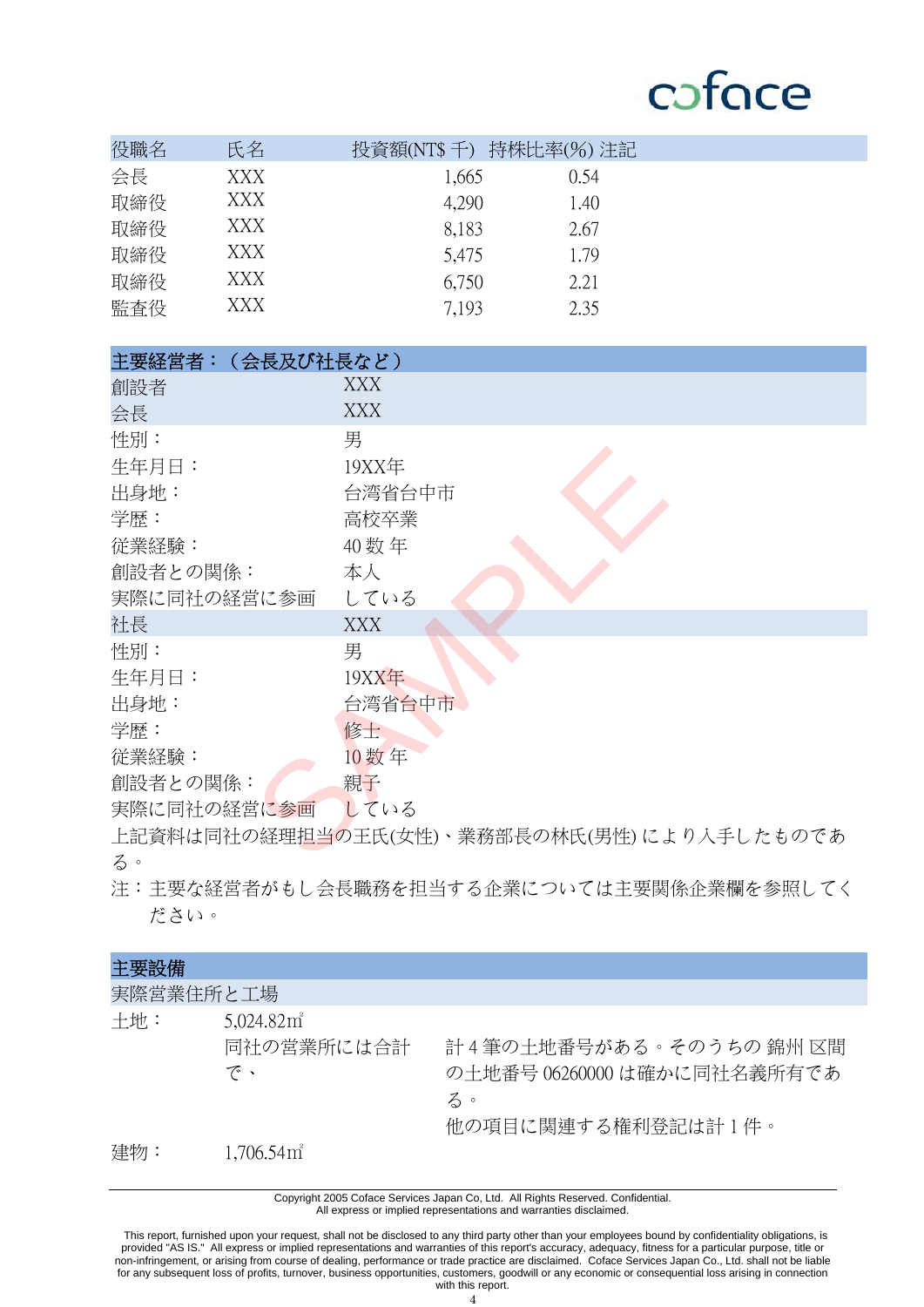## coface

同社の営業所は合計で、 計 5 筆の建物番号がある。そのうちの 錦州 区間 の 建物番号 00618000 は確かに同社名義所有であ る。

他の項目に関連する権利登記は計 1 件。

上記の財産権資料は各県市の土地行政処局/同社の 経理担当の王氏(女性) より提供されたも のである。

注:1.以上の資料は保存登録が行われた
物である。 2.それぞれの県市土地行政ネット閲覧日:20XX 年 02 月 15 日。 同一営業所に複数の建物と土地の登記番号が存在するため、別々に査証することがで きない。ここではそのうちの一つの資料を提供する。

#### 動産の担保設定記録

| の公告資料に基づくものである。 |               |                               |         |               |                                                                                                             |                                                     |
|-----------------|---------------|-------------------------------|---------|---------------|-------------------------------------------------------------------------------------------------------------|-----------------------------------------------------|
|                 |               |                               |         |               |                                                                                                             |                                                     |
|                 |               |                               |         |               |                                                                                                             |                                                     |
| 20XX年           | $\frac{0}{0}$ |                               |         | $\frac{0}{6}$ | 20XX年                                                                                                       | $\frac{0}{0}$                                       |
| 154,000         | 100.00        |                               | 145,000 |               | 127,000                                                                                                     | 100.00                                              |
| 154,000         | 100.00        |                               | 145,000 |               | 127,000                                                                                                     | 100.00                                              |
| 6.2             | $\%$          |                               | 14.17   | $\frac{0}{0}$ |                                                                                                             | $\%$                                                |
|                 |               |                               |         |               |                                                                                                             |                                                     |
|                 |               |                               |         |               |                                                                                                             |                                                     |
|                 |               |                               |         |               | 金額                                                                                                          | $\%$                                                |
|                 |               |                               |         |               |                                                                                                             | 100.00                                              |
|                 |               |                               |         |               |                                                                                                             |                                                     |
|                 |               |                               |         |               |                                                                                                             |                                                     |
|                 |               | 直近三年間の売上高: (単位:NT\$千)<br>主要商品 |         | $20$ $XX$ 年   | 調べによると、これまでに同社は動産で抵当設定した記 <mark>録</mark> は無い。<br>100.00<br>100.00<br>20XX年01月至20XX年12月全期の販売状況: (単位: NT\$ 千) | 以上の資料は経済部中部事務室、台北市地方自治官庁、高雄市地方自治官庁関連管理機関<br>154,000 |

| 20XX年01月至20XX年12月全期の販売状況:(単位:NT\$ 千) |  |                |  |  |  |
|--------------------------------------|--|----------------|--|--|--|
|                                      |  | 主要商品<br>金額     |  |  |  |
| コンデンサ                                |  | 154,000 100.00 |  |  |  |

#### 20XX年01月至20XX年01月の売上高:(単位:NT\$ 千) またはない 提供されていない

| 主要原料・商品の仕入先:(国内)                               |                                           |  |  |  |  |
|------------------------------------------------|-------------------------------------------|--|--|--|--|
| アルミハウジング                                       |                                           |  |  |  |  |
| 仕入先:<br>事業統一番号:<br>代金支払状況<br>全体の仕入れに占める比率 % NA | $XXXX$ (股)<br><b>XXXXXX</b><br>契約に基づく100% |  |  |  |  |
| アルミハウジング                                       |                                           |  |  |  |  |
| 仕入先:<br>事業統一番号:<br>代金支払状況                      | XXXX(股)<br>XXXXXX<br>契約に基づく100%           |  |  |  |  |

Copyright 2005 Coface Services Japan Co, Ltd. All Rights Reserved. Confidential.

All express or implied representations and warranties disclaimed.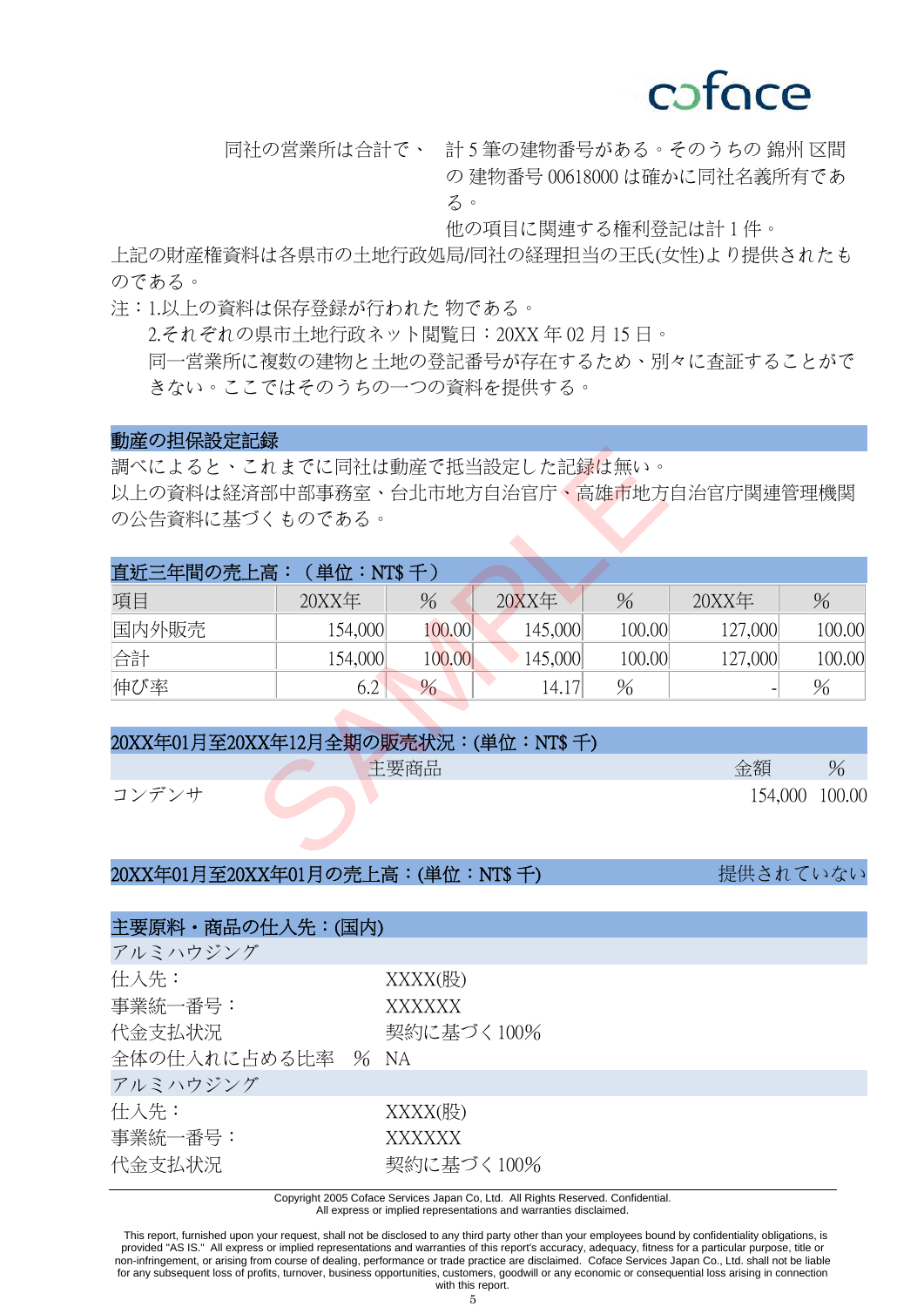| 全体の仕入れに占める比率 % NA                              |                                        |
|------------------------------------------------|----------------------------------------|
| ピン                                             |                                        |
| 仕入先:<br>事業統一番号:<br>代金支払状況<br>全体の仕入れに占める比率 % NA | XXXX(股)<br><b>XXXXXX</b><br>契約に基づく100% |
|                                                |                                        |
| 主要原料·商品の仕入先:(国外)                               |                                        |
| 炭素箔                                            |                                        |
| 仕入先<br>全体の仕入れに占める比率 % NA<br>アルミハウジング           | アメリカ                                   |
| 仕入先<br>全体の仕入れに占める比率 % NA                       | 中国                                     |
| ピン                                             |                                        |
| 仕入先<br>全体の仕入れに占める比率 % NA<br>海外の支払条件: T/T100%。  | 日本                                     |
|                                                |                                        |

Copyright 2005 Coface Services Japan Co, Ltd. All Rights Reserved. Confidential. All express or implied representations and warranties disclaimed.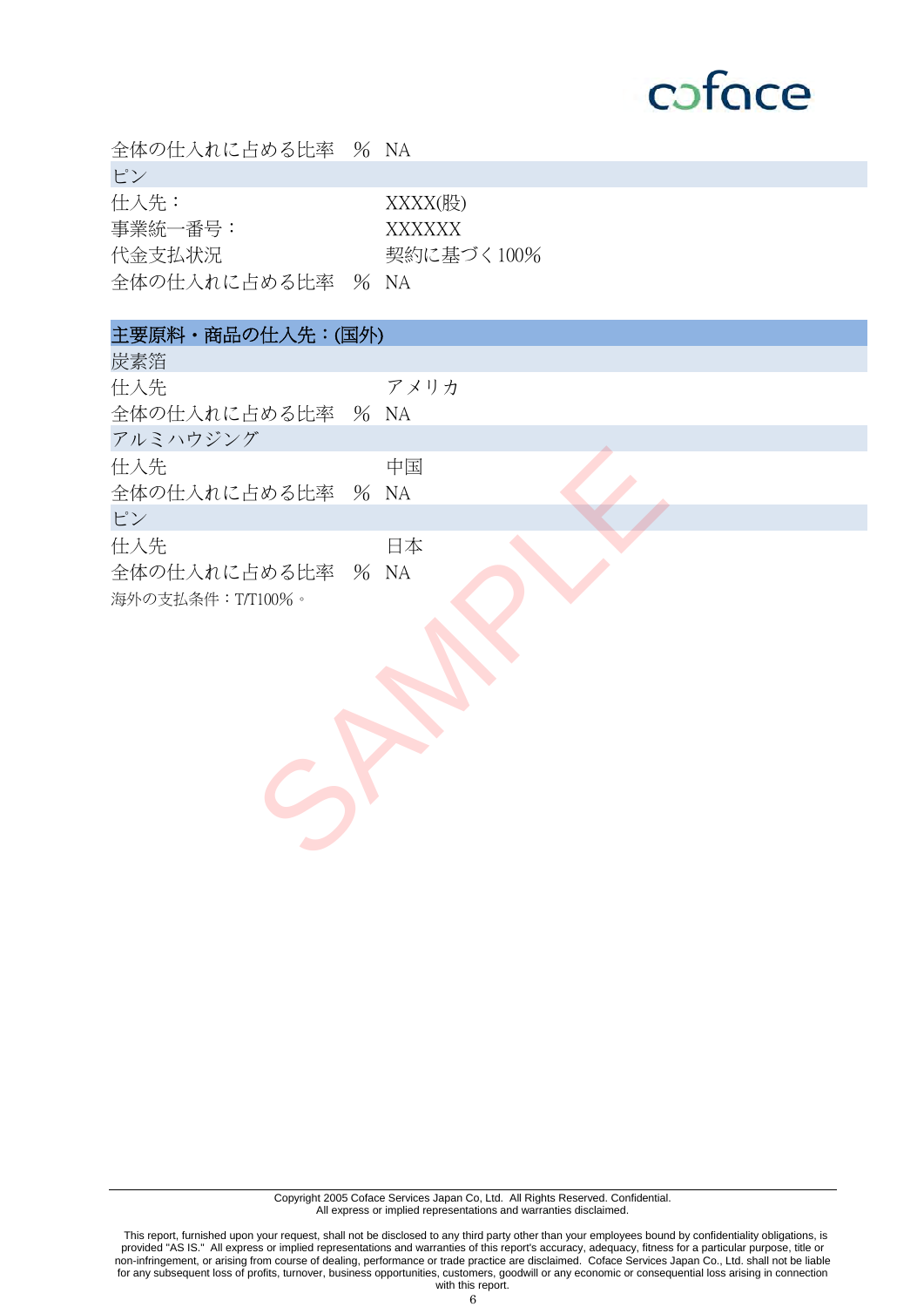

### 主要商品販売状況:(国内)

| コンデンサ         |            |
|---------------|------------|
| 納入先:          | 取次販売代理業者   |
| 代金受取状況        | 契約に基づく100% |
| 延滞状況          | NА         |
| 延滞時間          | N A        |
| 全体の販売に占める比率 % | NA.        |
|               |            |

## 主要商品販売状況:(国外)

| コンデンサ             |                                   |
|-------------------|-----------------------------------|
| 輸出先               | ヨーロッパ                             |
| 全体の販売に占める比率 % NA  |                                   |
| コンデンサ             |                                   |
| 輸出先               | アメリカ                              |
| 全体の販売に占める比率 % NA  |                                   |
| コンデンサ             |                                   |
| 輸出先               | 中国                                |
| 全体の販売に占める比率 %     | <b>NA</b>                         |
| コンデンサ             |                                   |
| 輸出先               | 東南アジア                             |
| 全体の販売に占める比率 96    | <b>NA</b>                         |
| 海外の回収条件: T/T100%。 |                                   |
|                   |                                   |
| 主要取引銀行            |                                   |
| 台湾銀行 XX 支店        |                                   |
| 口座番号:             | 手形口座番号を提供無し、統一番号で照会               |
| 29505011 キリコード    | $20VV \oplus 02$ $\Box 12$ $\Box$ |

### 主要取引銀行

| 工女収刊取刊        |                     |
|---------------|---------------------|
| 台湾銀行 XX 支店    |                     |
| 口座番号:         | 手形口座番号を提供無し、統一番号で照会 |
| 開設期日:         | 20XX年03月12日         |
| 取引状況:         | 正常                  |
| 電話:           | 04-XXXX-XXXX        |
| XXXX 銀行 XX 支店 |                     |
| 口座番号:         | 手形口座番号を提供無し、統一番号で照会 |
| 開設期日:         | 20XX年03月12日         |
| 取引状況:         | 正常                  |
| 電話:           | 04-XXXX-XXXX        |
|               |                     |

### 手形取引記録

同社は手形取引において、手形取引停止の処分を受けた記録は無い。 会長は手形取引停止の処分を受けた記録は無い。

> Copyright 2005 Coface Services Japan Co, Ltd. All Rights Reserved. Confidential. All express or implied representations and warranties disclaimed.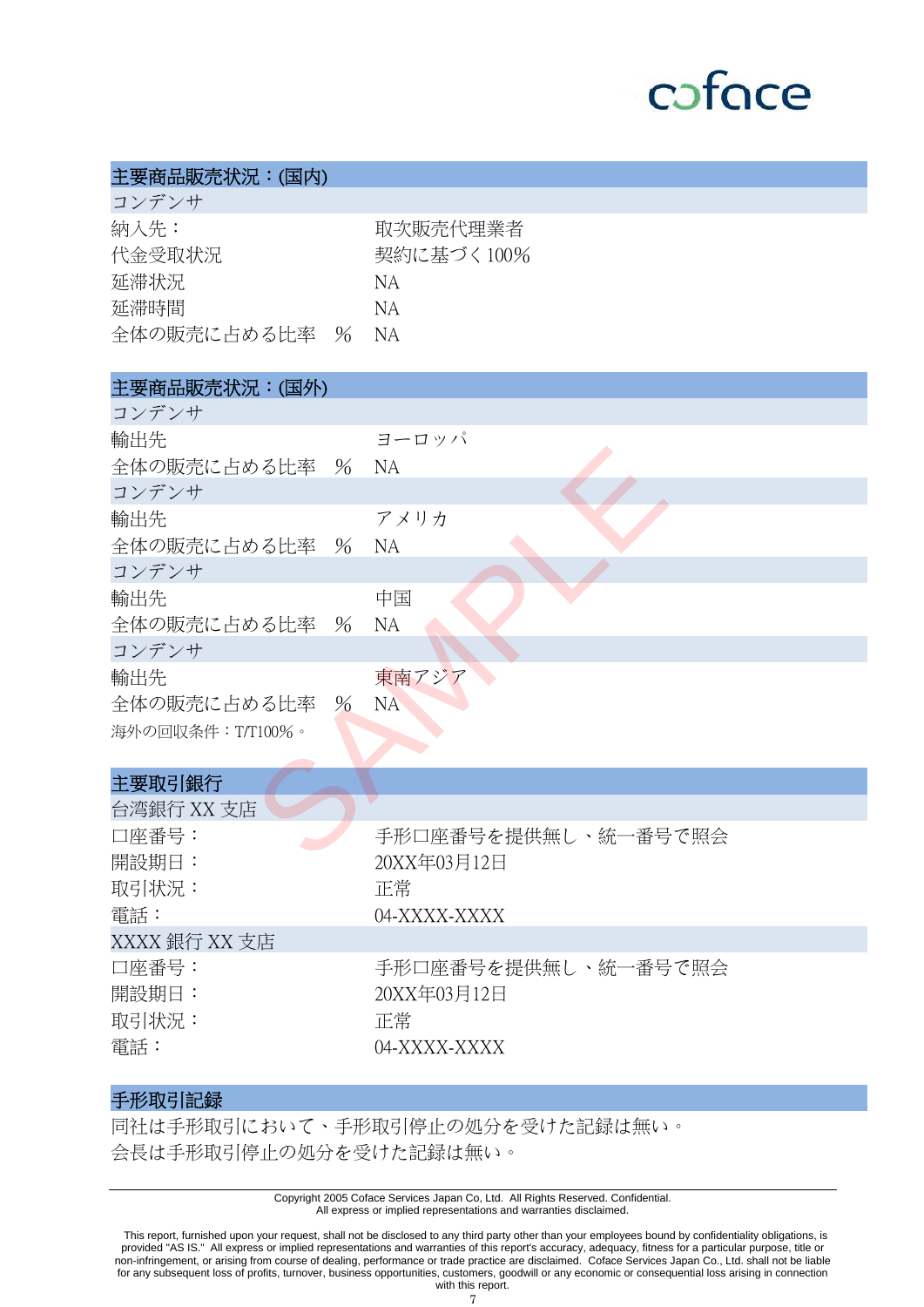

同社の林明徳氏と同姓同名の人は 133 回不渡り記録があるが、同一人物かどうかは判明しな い。

資料有効期日: 20XX年02月10日

注:上記の情報は、あくまでも参考としてご利用下さい。単に信用調査としての参考資料 である。ただし、被調査対象は後になって取引手形停止させられた処罰記録を削除す ることがあり、また、資料の出所と時期更新の規制、もしくは未完備の場合がある。 もし最新の手形信用についての査証資料が必要な場合、直接台湾手形交換所にお問合 せ頂くか、また中華徴信所にご依頼頂ければ、調査することも可能である。

### 入札拒否された記録

同社は 20XX 年 01 月 01 日以降政府機関に入札拒否された記録は無い。 以上の資料は管理機関の公告資料に基づくものである。

#### 訴訟記録

同社についての直近 2 年以内の訴訟裁判記録は無い。 上記内容は「司法院」の告示資料に基づき、参考として提出したものである。

#### 特許許可済み記録

調べによると、これまでに同社は特許許可された記録がない。 以上の資料は管理機関の公告資料に基づくものである。

#### 産業効率のランク

産業コード:121100(受動電子部品業) 台湾トップ企業にランクされた企業数(TOP5000): 5,000 社 上記ランキングで、製造業の企業数(TOP5000): 2,650 社 上記ランキングで、製造業のうち受動電子部品業の企業数: 55 社 ト記受動電子部品業の中での同社の順位:--エムスクロス料に生じ、ものです。<br>「近2年以内の訴訟裁判記録は無い。<br>院」の告示資料に基づき、参考として提出したもの<br>最<br>これまでに同社は特許許可された記録がない。<br>最後関の公告資料に基づくものである。<br>理機関の公告資料に基づくものである。<br>り<br>こランクされた企業数(TOP5000):5,000 社で、製造業の企業数(TOP5000):5,000 社で、製造業の企業数(TOP5000):2,650 社<br>で、製造業の企業数(TOP5000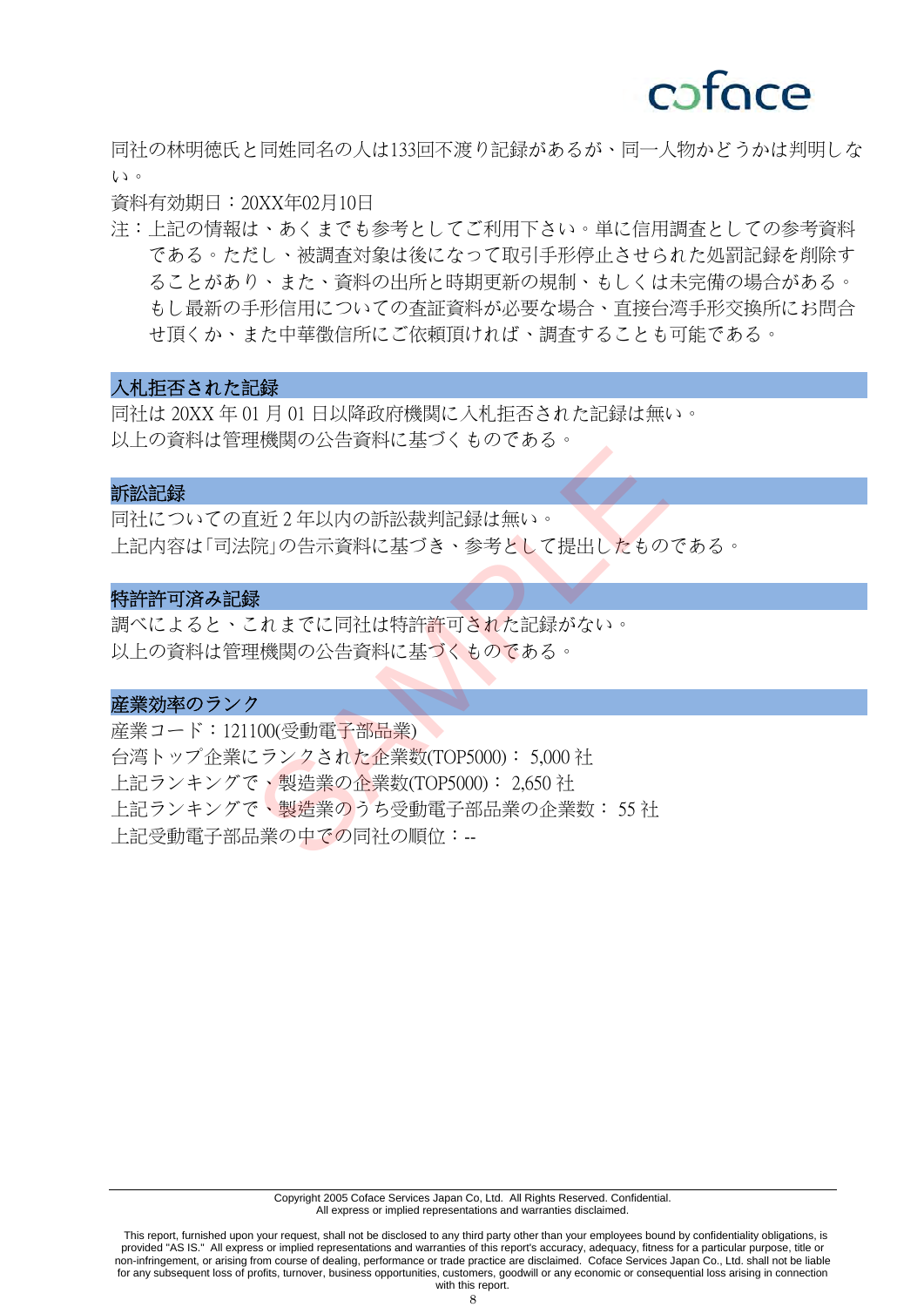# coface



| 輸出入実績           |          |              |                   |               |         |
|-----------------|----------|--------------|-------------------|---------------|---------|
|                 | $20XX$ 年 |              | $20XX \tcong$     | $20XX \tcong$ |         |
| 輸出実績(百万米ドル)     |          | $2 - 3$      | $1 - 2$           |               | $0.5-1$ |
| 輸入実績(百万米ドル)     |          | $(0, 5, -1)$ | $(0-0.5)$         |               | $0.5-1$ |
| 資料出所:輸出入実績:経済部の |          |              | 「輸出入実績優良メーカーリスト」。 |               |         |

| 財務概況: (NT\$千) |                 |  |
|---------------|-----------------|--|
|               | 20XX年12月31日     |  |
| 払込済資本金        | 306,000         |  |
| 正味資本          | 313,300         |  |
| 負債総額          | 208,700         |  |
| 資産総額          | 522,000         |  |
| 営業期間          | 20XX/01~20XX/12 |  |
| 売上高           | 154,000         |  |
| 営業利益          | 4,300           |  |
| 当期利益          | 2,300           |  |
|               |                 |  |

注:20XX 年の財務概況について、売上高データは同社より提供された資料である。そ の他のデータは推計されたものである

### 産業の財務指標

産業コード:121100(受動電子部品業)

Copyright 2005 Coface Services Japan Co, Ltd. All Rights Reserved. Confidential. All express or implied representations and warranties disclaimed.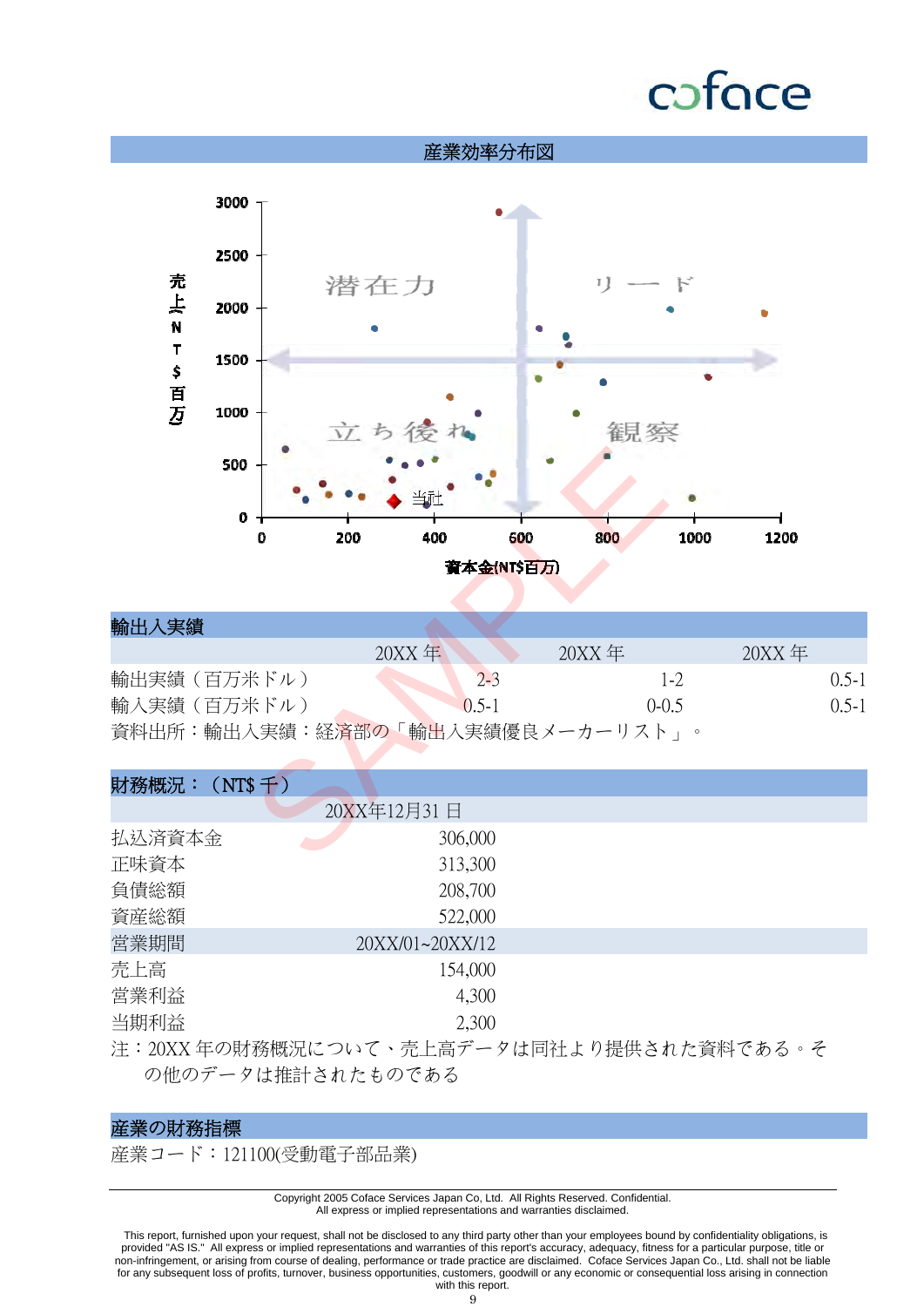## cafoce

| 項目            | 各種財務比率                                     | 20XX年産業中位数 |
|---------------|--------------------------------------------|------------|
| 財務構成          | 資産に占める負債の比率(%)                             | 27.22      |
|               | 固定資産に占める長期資金の比率(%)                         | 650.25     |
| 返済能力          | 流動比率(%)                                    | 205.01     |
|               | 当座比率(%)                                    | 162.66     |
|               | 利息保障倍数(回)                                  | 43.66      |
| 経営能力          | 未収金回転率(回)                                  | 3.87       |
|               | 平均回収日数                                     | 95.65      |
|               | 棚卸資産の回転率(回)                                | 8.57       |
|               | 平均壳上日数                                     | 42.96      |
|               | 固定資産回転率(回)                                 | 5.52       |
|               | 総資産回転率(回)                                  | 0.69       |
|               | 未払金回転率(回)                                  | 6.35       |
|               | 平均支払日数                                     | 58.00      |
| 収益性           | 総資産利益率(%)                                  | 7.88       |
|               | 資本利益率(%)                                   | 10.36      |
|               | 営業利益率(%)                                   | 6.66       |
|               | 払込資本に占める税引 <mark>前</mark> 純利益の比率(%)        | 20.71      |
|               | 純利益率(%)                                    | 11.81      |
| 現金流量          | キャッシュフロー比 <mark>率(%)</mark>                | 23.53      |
|               | 現金再投資比率(%)                                 | 3.50       |
|               | 上記の資料出所は中華徴信所「20XX年出版台湾地区商工業財務総分析」の資料によるもの |            |
| である。          |                                            |            |
| マスメディアの重大ニュース |                                            |            |
|               | 調査によると、同社はここ2年、マスコミによるマイナス報道が無い。           |            |
| 经公公长          |                                            |            |

### マスメディアの重大ニュース

## 総合分析

一、産業動向

受動部品

 欧米債務信用危機の影響を受け、全世界景気が悪化した。端末需要が不明であるため、 20XX 年第 3 四半期に在庫調整を行った。第 4 四半期に中国国慶節連休の関係で、繰り上げ て製品を調達した。しかし、調達量が多くない。受注量が減ったため、第 4 四半期に受動 部品メーカーの生産能力稼働率が低下し続ける。また、第 4 四半期に MLCC の価格交渉が 行われたが、依然として値下がりした。平均すれば、下落幅は 3%-5%。

 全体的に見れば、20XX 年第 4 四半期に需要が低下した。しかし、関連業者の見方による と、20XX 年に超軽薄ノートパソコン Ultrabook の発売がもたらす効果が高いと思われる。 メーカーによると、Ultrabook の超軽薄応用は 0402、0201 と 01005 等の小型化製品の応用を

#### Copyright 2005 Coface Services Japan Co, Ltd. All Rights Reserved. Confidential. All express or implied representations and warranties disclaimed.

 This report, furnished upon your request, shall not be disclosed to any third party other than your employees bound by confidentiality obligations, is provided "AS IS." All express or implied representations and warranties of this report's accuracy, adequacy, fitness for a particular purpose, title or non-infringement, or arising from course of dealing, performance or trade practice are disclaimed. Coface Services Japan Co., Ltd. shall not be liable for any subsequent loss of profits, turnover, business opportunities, customers, goodwill or any economic or consequential loss arising in connection with this report.

10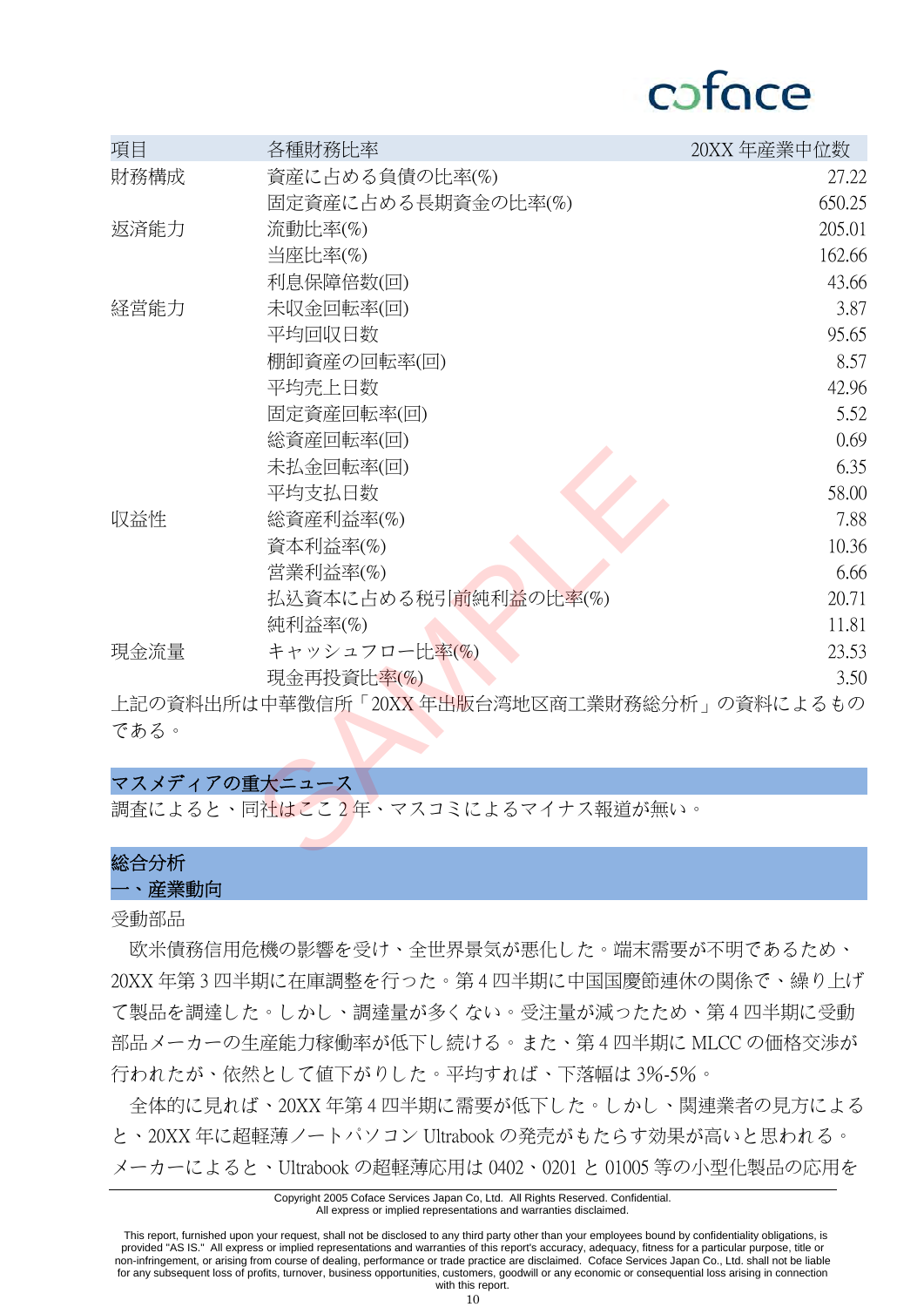## cafoce

促すと見込まれる。また、使用量の増加は、価格と出荷量の安定性に役立つ。しかし、景 気の見通しが不透明であるため、20XX 年第 1 四半期の経営状況に対して、多数のメーカー は保守的な見方をする。

#### 二 、財務状況及び返済能力

同社の 20XX 年度財務概況 によって表される。

#### 財務安全性:

自己資金は経営需要に対応でき、借入金依存度は概ね許容できる範囲内にある。財務構成 は特に問題が無い。

#### 資金回転能力:

正味資本回転率は 0.49 回で、自己資本回転率がまだ理想的ではない。資金回転力は思わし くない。

#### 収益能力:

製品の粗利益は高くない。かつ、販売管理費の制御能力は理想的ではない。当期の収益は わずかである。

### 三、現況及び見通し

#### 事業内容:

 同社はエネルギー用スーパーコンデンサの製造販売業務に従事している。生産に必要と する原材料を国内関連メーカーより調達する部分があるし、アメリカ、中国と日本などか ら輸入する部分もある。現在、約 20%の製品を国内市場に供給しており、主に各地におけ る取次販売代理業者を通して販売している。その他の約 80%をヨーロッパ、アメリカ、中 国と東南アジア等に輸出している、欧米市場は大きな比率を占める。 ま 0.49 回で、自己資本回転率がまだ理<mark>想的ではないまくない。かつ、販売管理費の制御能力は理想的ではないようない。かつ、販売管理費の制御能力は理想的ではないました。<br>インスティー・コンデンサの製造販売業務に従事し<br>ドー用スーパーコンデンサの製造販売業務に従事し<br>もある。現在、約 20%の製品を国内市場に供給して<br>業者を通して販売している。その他の約 80%をヨー</mark>

 This report, furnished upon your request, shall not be disclosed to any third party other than your employees bound by confidentiality obligations, is provided "AS IS." All express or implied representations and warranties of this report's accuracy, adequacy, fitness for a particular purpose, title or non-infringement, or arising from course of dealing, performance or trade practice are disclaimed. Coface Services Japan Co., Ltd. shall not be liable for any subsequent loss of profits, turnover, business opportunities, customers, goodwill or any economic or consequential loss arising in connection with this report.

11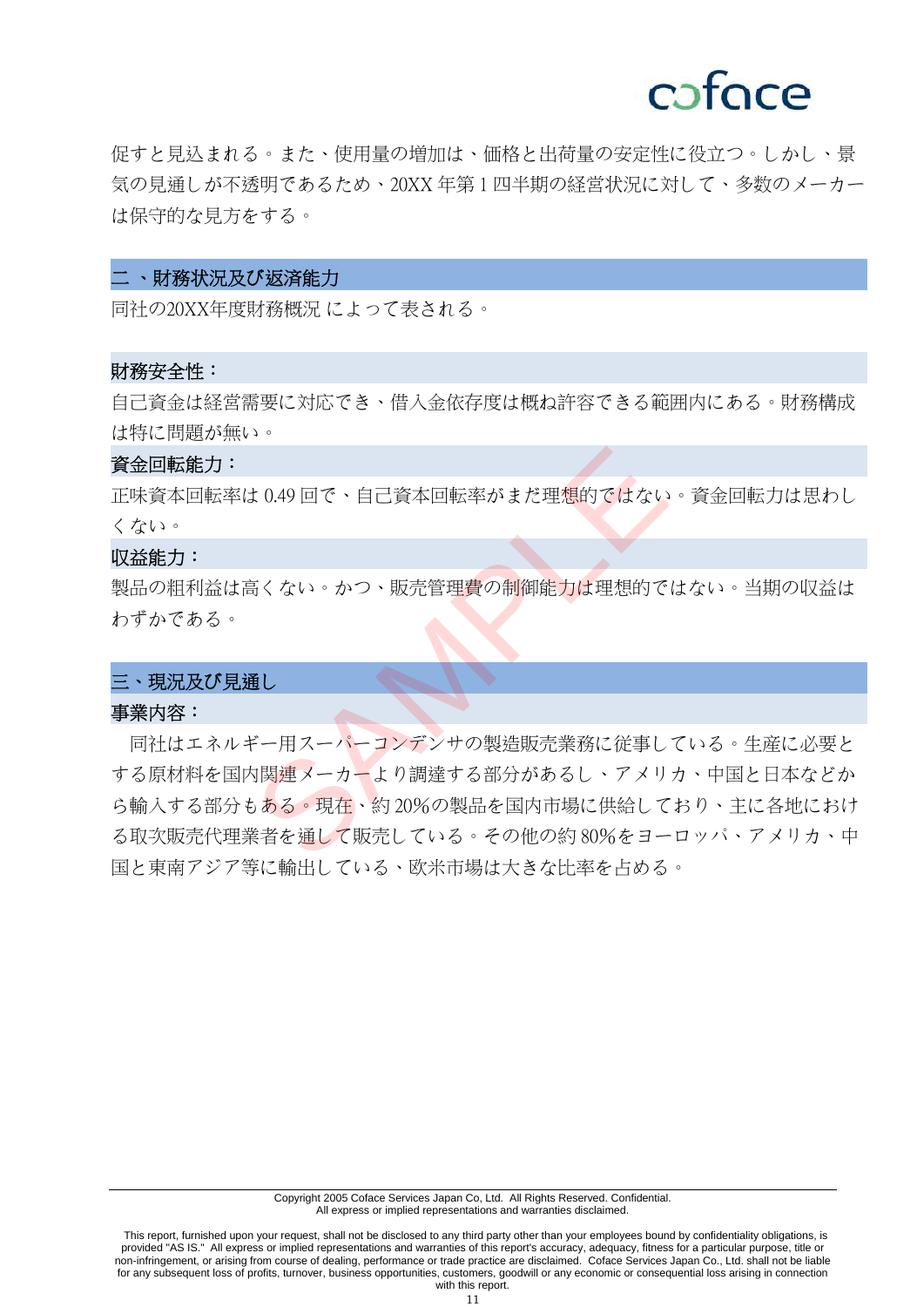## cofoce

### 会社の特色:

 同社の責任者の林添丁は 19XX 年に XXXXX(股)を設立し、電解コンデンサの製造販売に 従事していた。その後、スーパーコンデンサ業務を発展するために、20XX 年に同社を設立 して、XXXXX(股)を合併し、解散した。現在、同社は XXXXXX(股)の元来の工場と設備を 受け取り、欧米スーパーコンデンサ製造大手メーカーMaxwell と技術提携を行い、スーパー コンデンサの製造を専門とする工場である。

#### 今後の見通し:

 設立されてから現在まで、同社は輸出業務の開拓を強化するため、経営状態が安定する と言える。近年、業績が成長し続ける。同社によると、今後、継続的に設備を増加し、生 産能力と製品品質を向上させ、高付加価値製品の開発に力を入れ、新しい業務分野を発展 し、業績と利益を創造することが期待される。現在ある製造販売基盤に基づいて、同社は これからも横ばいを維持できると見込まれる。 、業績が成長し続ける。同社によると、今後、継続<br>賃を向上させ、高付加価値製品の開発に力を入れ、<br>を創造することが期待される。現在ある製造販売基<br>いを維持できると見込まれる。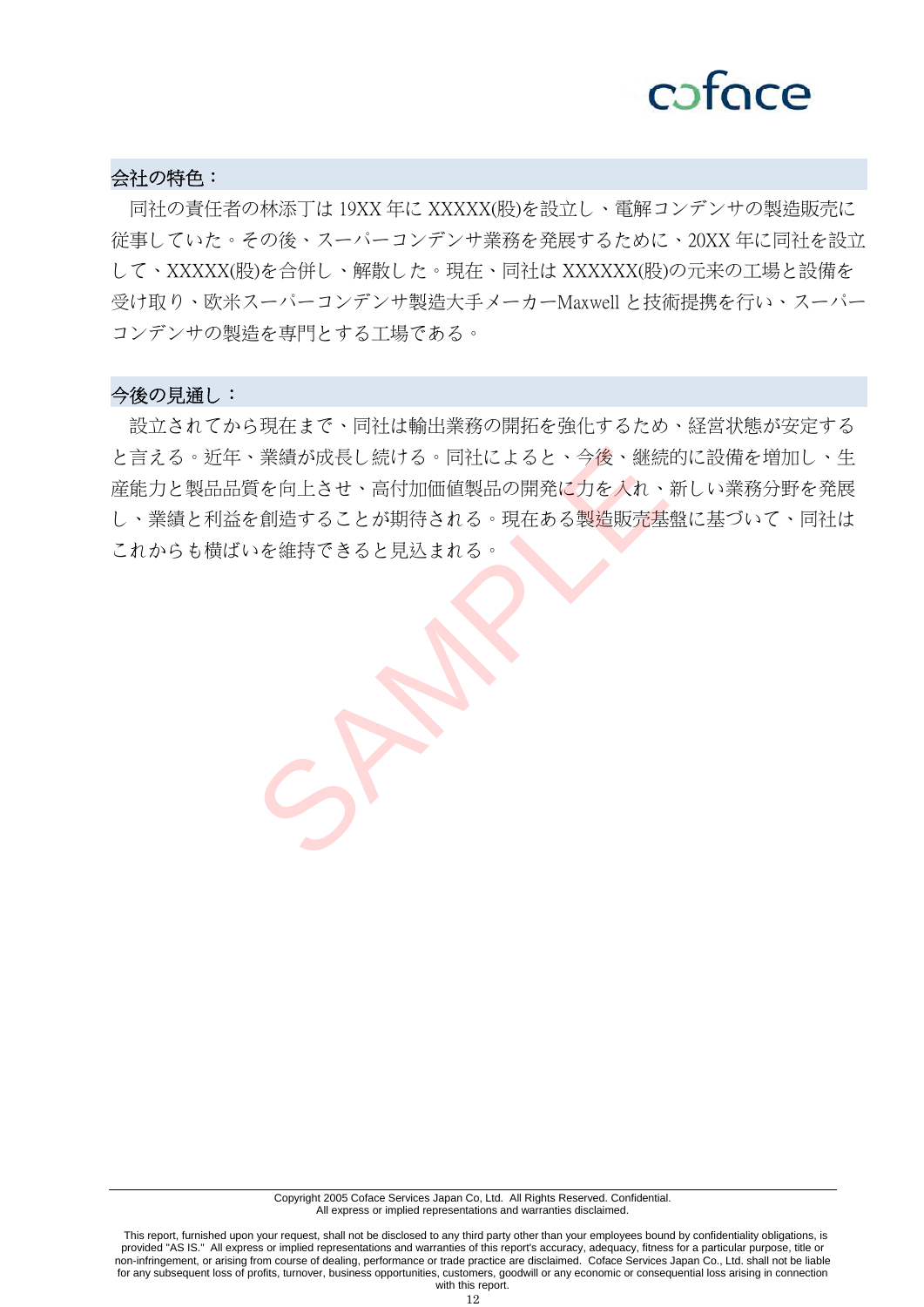|                                 |      | 各項経済指標     |        |            |      |            |               |
|---------------------------------|------|------------|--------|------------|------|------------|---------------|
|                                 |      | 経済指標       |        |            |      |            |               |
| 項目/年度                           |      | 20XX       |        | 20XX       | 20XX |            | 20XX          |
| 経済成長比率(%)                       |      |            | 0.73   | $-1.93$    |      | 10.88      | 4.03(a)       |
| 人口数(人)                          |      | 23,037,031 |        | 23,119,772 |      | 23,162,123 | 23,224,912(d) |
| GNP(億ドル)                        |      |            | 4,101  | 3,899      |      | 4,432      | 4,815(b)      |
| 人口平均数 GNP(ドル)                   |      |            | 17,833 | 16,895     |      | 19,155     | 20,771(c)     |
| 通貨膨脹(消費者物価指数年間増加率%)             |      |            | 3.53   | $-0.87$    |      | 0.96       | 1.42(e)       |
| 失業率(%)                          |      |            | 4.14   | 5.85       |      | 5.21       | 4.39(f)       |
| 資料出所:行政院主計所、中央銀行                |      |            |        |            |      |            |               |
| 注:(a,b,c)予測;(d)12 月;(e,f)1-12 月 |      |            |        |            |      |            |               |
|                                 |      |            |        |            |      |            |               |
|                                 |      | 手形の取引概況    |        |            |      |            |               |
| 項目/年度                           |      | 20XX       |        | 20XX       | 20XX |            | 20XX          |
| 貯金不足、不渡り枚数                      |      | 511,639    |        | 360,291    |      | 228,061    | 200,365       |
| 枚数比率(%)                         |      | 0.38       |        | 0.30       |      | 0.19       | 0.17          |
| 貯金不足、不渡り金額(NT\$百万)              |      | 136,783    |        | 93,370     |      | 62,584     | 69,827        |
| $\triangle$ 額比率(%)              |      | 0.66       |        | 0.53       |      | 0.33       | 0.36          |
| 資料出所:行政院主計所、中央銀行                |      |            |        |            |      |            |               |
| 注:20XX/1-12 月                   |      |            |        |            |      |            |               |
|                                 |      |            |        |            |      |            |               |
|                                 |      | 対外の貿易      |        |            |      |            |               |
| 項目/年度                           | 20XX |            | 20XX   |            | 20XX |            | 20XX          |
| 輸出額(US\$百万)                     |      | 255,629    |        | 203,698    |      | 274,643    | 308,299       |
| 輸出年増加率(%)                       |      | 3.63       |        | $-20.30$   |      | 34.80      | 12.30         |
| 輸出額(US\$百万)                     |      | 240,448    |        | 174,663    |      | 251,395    | 281,605       |

### 対外の貿易

| 項目/年度         | 20XX    | 20XX     | 20XX    | 20XX    |
|---------------|---------|----------|---------|---------|
| 輸出額(US\$百万)   | 255,629 | 203,698  | 274,643 | 308,299 |
| 輸出年増加率(%)     | 3.63    | $-20.30$ | 34.80   | 12.30   |
| 輸出額(US\$百万)   | 240,448 | 174,663  | 251,395 | 281,605 |
| 輸入年増加率(%)     | 9.67    | $-27.40$ | 44.20   | 12.10   |
| 輸出注文(US\$百万)  | 351,728 | 322,432  | 406,720 | 436,130 |
| 輸出注文の年増加率(%)  | 1.70    | $-8.30$  | 26.10   | 7.23    |
| 資料出所:財政部統計所   |         |          |         |         |
| 注:20XX/1-12 月 |         |          |         |         |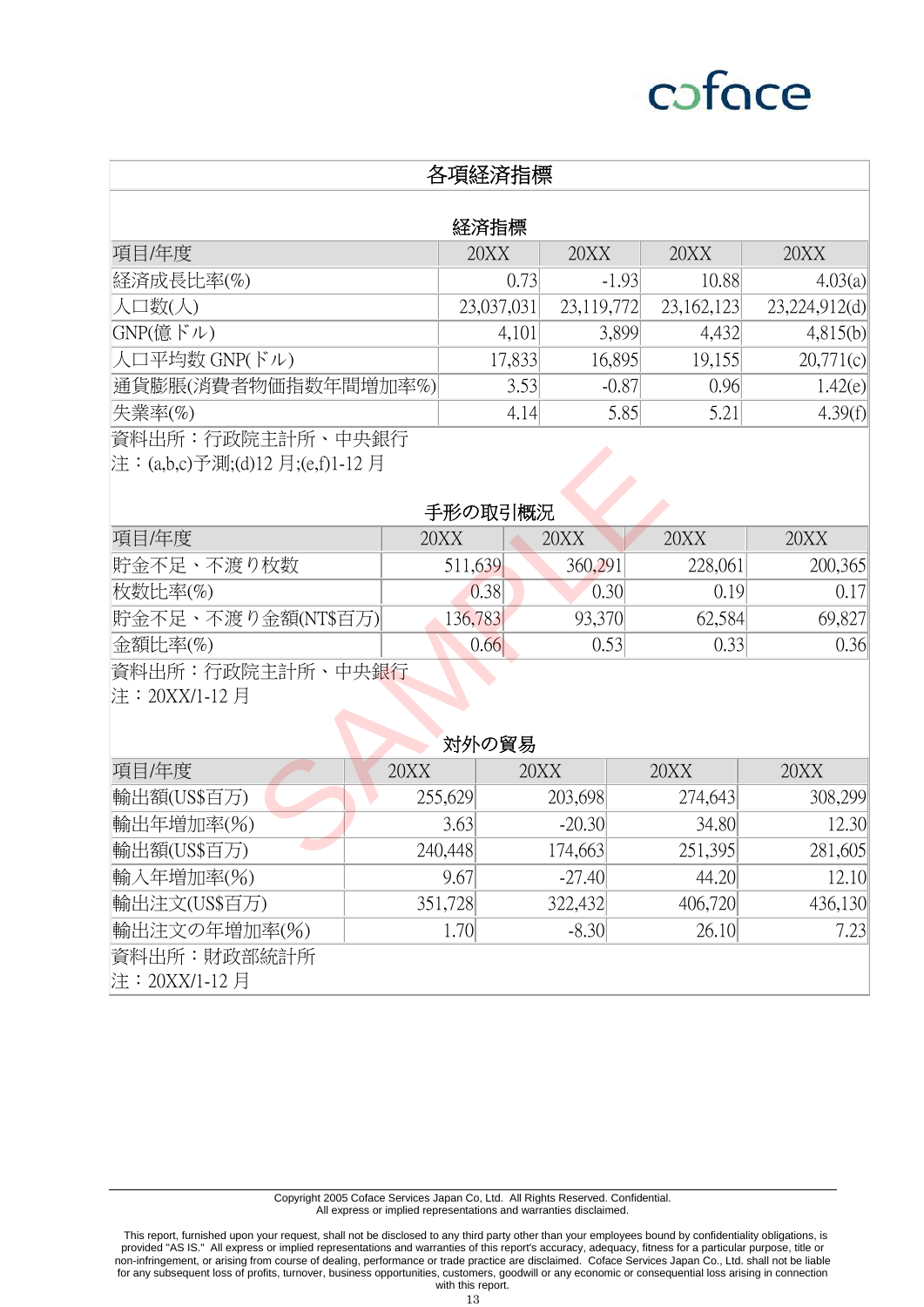## cofoce

| 説明事項    |                |                 |           |        |  |  |  |
|---------|----------------|-----------------|-----------|--------|--|--|--|
|         | 企業形態ランク        |                 |           |        |  |  |  |
| 企業別/項目別 | 払込済資本金         | 売上高             | 従業員       |        |  |  |  |
|         |                |                 | 製造業       | その他    |  |  |  |
| 超大型企業   | 3,000,000 千元以上 | 10,000,000 千元以上 | 5,000 人以上 | 500人以上 |  |  |  |
| 大型企業    | 3,000,000 千元未満 | 10,000,000 千元未満 | 5,000 人未満 | 500人未満 |  |  |  |
|         | 500,000 千元以上   | 1,000,000 千元以上  | 1,000 人以上 | 150人以上 |  |  |  |
| 中型企業    | 500,000 千元未満   | 1,000,000 千元未満  | 1,000 人未満 | 150人未満 |  |  |  |
|         | 80,000 千元以上    | 100,000 千元以上    | 200人以上    | 50人以上  |  |  |  |
| 中小型企業   | 80,000 千元未満    | 100,000 千元未満    | 200人未満    | 50人未満  |  |  |  |
|         | 5,000千元以上      | 10,000 千元以上     | 10人以上     | 5人以上   |  |  |  |
| 小型企業    | 5,000 千元未満     | 10,000 千元未満     | 10人未満     | 5人未満   |  |  |  |

注:1.企業形態ランク

| 汪:1.企業形態フンク          |                                                                                                                                 |     |
|----------------------|---------------------------------------------------------------------------------------------------------------------------------|-----|
|                      | (A) 製造業-登録資本金、従業員及び売上高項目の中で最高のものが評価項目として選択される<br>(B)その他は上列三項目のうち、二項目が一致するものを採用<br>2.個人企業の評価項目においては、売上高のみが評価 <mark>基</mark> 準となる |     |
|                      |                                                                                                                                 |     |
|                      | 二、信用格付け評定標準比率                                                                                                                   |     |
| 管理ファクター              | 組織背景と経営能力                                                                                                                       | 45  |
|                      | 設備と売上高                                                                                                                          |     |
| 財務ファクター              | 財務安定性                                                                                                                           | 35  |
|                      | 資金繰り能力                                                                                                                          |     |
|                      | 収益能力                                                                                                                            |     |
| 経済ファクター              | 取引状況                                                                                                                            | 20  |
|                      | 現況                                                                                                                              |     |
|                      | 見通し                                                                                                                             |     |
|                      | 合計                                                                                                                              | 100 |
| るが、限度は 10 ポイント以内とする。 | 註:1、企業もしくは経営者に好実績或いは手形取引停止記録のある場合は組織背景と経営者能力欄で加減す                                                                               |     |

2、創業後 1 年未満、業務停止、信用調査資料が完備しない場合、信用格付けを与えない。

#### 三、企業信用格付け評定ランク

|                | $AA$ 90~100 | 信用状態は大変良好であり、取引に問題はない。         |
|----------------|-------------|--------------------------------|
| IA.            | $ 80 - 89$  | 信用状態は良好であり、現在の状況において取引に問題はない。  |
| $B+$           | $70 - 79$   | 信用状態は良く、現在の状況において通常の取引に問題はない。  |
| $\mathbb B$    | $60 - 69$   | 信用状態は普通であるが、保証又は条件付きでの取引が望まれる。 |
| B-             | $50 - 59$   | 信用状態は普通であるが、大口の取引には注意を要する。     |
| $\mathbb{C}$   | $30 - 49$   | 信用状態は芳しくなく、どのような取引にも注意を要する。    |
| $\mathbb{C}$ - | $0 - 29$    | 信用状態は悪く、取引は避けるべきである。           |

Copyright 2005 Coface Services Japan Co, Ltd. All Rights Reserved. Confidential. All express or implied representations and warranties disclaimed.